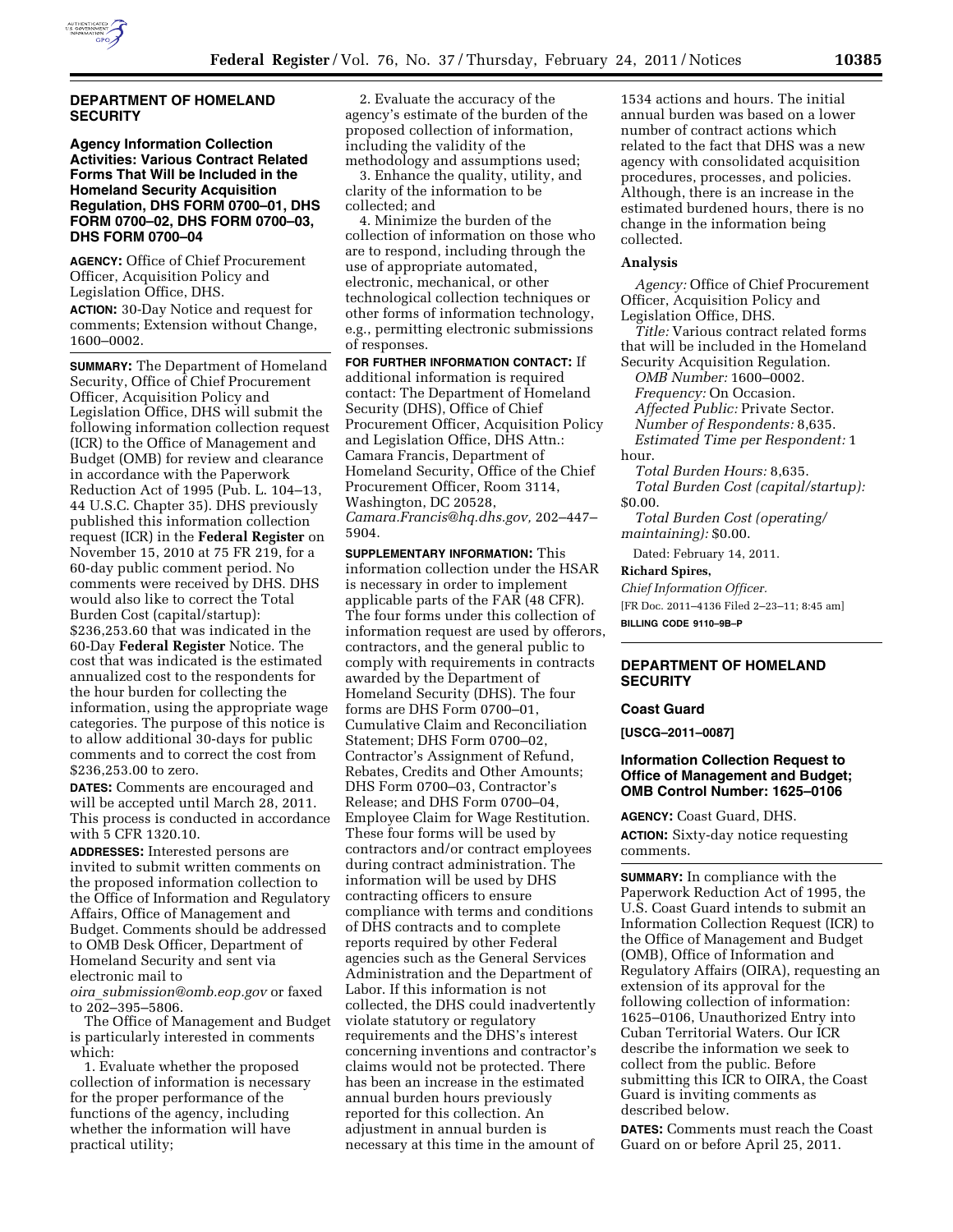**ADDRESSES:** You may submit comments identified by Coast Guard docket number [USCG–2011–0087] to the Docket Management Facility (DMF) at the U.S. Department of Transportation (DOT). To avoid duplicate submissions, please use only one of the following means:

(1) *Online: [http://](http://www.regulations.gov)* 

*[www.regulations.gov.](http://www.regulations.gov)* 

(2) *Mail:* DMF (M–30), DOT, West Building Ground Floor, Room W12–140, 1200 New Jersey Avenue, SE., Washington, DC 20590–0001.

(3) *Hand delivery:* Same as mail address above, between 9 a.m. and 5 p.m., Monday through Friday, except Federal holidays. The telephone number is 202–366–9329.

(4) *Fax:* 202–493–2251. To ensure your comments are received in a timely manner, mark the fax, to attention Desk Officer for the Coast Guard.

The DMF maintains the public docket for this Notice. Comments and material received from the public, as well as documents mentioned in this Notice as being available in the docket, will become part of the docket and will be available for inspection or copying at room W12–140 on the West Building Ground Floor, 1200 New Jersey Avenue, SE., Washington, DC, between 9 a.m. and 5 p.m., Monday through Friday, except Federal holidays. You may also find the docket on the Internet at *[http://www.regulations.gov.](http://www.regulations.gov)* 

A copy of the ICR is available through the docket on the Internet at *[http://](http://www.regulations.gov) [www.regulations.gov.](http://www.regulations.gov)* Additionally, copies are available from: Commandant (CG–611), Attn. Paperwork Reduction Act Manager, U.S. Coast Guard, 2100 2nd St, SW., Stop 7101, Washington, DC 20593–7101.

**FOR FURTHER INFORMATION CONTACT:** Ms. Kenlinishia Tyler, Office of Information Management, telephone 202–475–3652, or fax 202–475–3929, for questions on these documents. Contact Ms. Renee V. Wright, Program Manager, Docket Operations, 202–366–9826, for questions on the docket.

### **SUPPLEMENTARY INFORMATION:**

## **Public Participation and Request for Comments**

This Notice relies on the authority of the Paperwork Reduction Act of 1995; 44 U.S.C. Chapter 35, as amended. An ICR is an application to OIRA seeking the approval, extension, or renewal of a Coast Guard collection of information (Collection). The ICR contains information describing the Collection's purpose, the Collection's likely burden on the affected public, an explanation of the necessity of the Collection, and

other important information describing the Collections. There is one ICR for each Collection.

The Coast Guard invites comments on whether this ICR should be granted based on the Collection being necessary for the proper performance of Departmental functions. In particular, the Coast Guard would appreciate comments addressing: (1) The practical utility of the Collection; (2) the accuracy of the estimated burden of the Collection; (3) ways to enhance the quality, utility, and clarity of information subject to the Collection; and (4) ways to minimize the burden of the Collections on respondents, including the use of automated collection techniques or other forms of information technology. In response to your comments, we may revise this ICR or decide not to seek an extension of approval for the Collection. We will consider all comments and material received during the comment period.

We encourage you to respond to this request by submitting comments and related materials. Comments must contain the OMB Control Number of the ICR and the docket number of this request, [USCG–2011–0087], and must be received by April 25, 2011. We will post all comments received, without change, to *[http://www.regulations.gov.](http://www.regulations.gov)*  They will include any personal information you provide. We have an agreement with DOT to use their DMF. *Please see* the "Privacy Act" paragraph below.

*Submitting comments:* 

If you submit a comment, please include the docket number [USCG– 2011–0087], indicate the specific section of the document to which each comment applies, providing a reason for each comment. You may submit your comments and material online (*via <http://www.regulations.gov>*), by fax, mail, or hand delivery, but please use only one of these means. If you submit a comment online via *[http://](http://www.regulations.gov) [www.regulations.gov,](http://www.regulations.gov)* it will be considered received by the Coast Guard when you successfully transmit the comment. If you fax, hand deliver, or mail your comment, it will be considered as having been received by the Coast Guard when it is received at the DMF. We recommend you include your name, mailing address, an e-mail address, or other contact information in the body of your document so that we can contact you if we have questions regarding your submission.

You may submit your comments and material by electronic means, mail, fax, or delivery to the DMF at the address under **ADDRESSES**; but please submit them by only one means. To submit

your comment online, go to *[http://](http://www.regulations.gov)  [www.regulations.gov](http://www.regulations.gov)*, and type ''USCG– 2011–0087'' in the ''Keyword'' box. If you submit your comments by mail or hand delivery, submit them in an unbound format, no larger than 81⁄2; by 11 inches, suitable for copying and electronic filing. If you submit comments by mail and would like to know that they reached the Facility, please enclose a stamped, self-addressed postcard or envelope. We will consider all comments and material received during the comment period and will address them accordingly.

*Viewing comments and documents:*  To view comments, as well as documents mentioned in this Notice as being available in the docket, go to *[http://www.regulations.gov,](http://www.regulations.gov)* click on the "read comments" box, which will then become highlighted in blue. In the ''Keyword'' box insert ''USCG–2011– 0087'' and click ''Search.'' Click the ''Open Docket Folder'' in the ''Actions'' column. You may also visit the DMF in Room W12–140 on the ground floor of the DOT West Building, 1200 New Jersey Avenue, SE., Washington, DC 20590, between 9 a.m. and 5 p.m., Monday through Friday, except Federal holidays.

#### **Privacy Act**

Anyone can search the electronic form of comments received in dockets by the name of the individual submitting the comment (or signing the comment, if submitted on behalf of an association, business, labor union, etc.). You may review a Privacy Act statement regarding Coast Guard public dockets in the January 17, 2008, issue of the **Federal Register** (73 FR 3316).

#### **Information Collection Request**

1. *Title:* Unauthorized entry into Cuban territorial waters.

*OMB Control Number:* 1625–0106. *Summary:* The Coast Guard, pursuant to Presidential proclamation and order of the Secretary of Homeland Security, is requiring U.S. vessels, and vessels without nationality, less than 100 meters, located within the internal waters or the 12 nautical mile territorial sea of the United States, that thereafter enter Cuban territorial waters, to apply for and receive a Coast Guard permit. This permit is required by 33 CFR 107.215, Unauthorized Entry Into Cuban Territorial Waters, issued under authority of 50 U.S.C. 191, 192, 194, 195; 14 U.S.C. 141; Presidential Proclamations 6867, and 7757; and Secretary of Homeland Security Order 2004–001.

*Need:* The information is collected to regulate departure from U.S. territorial